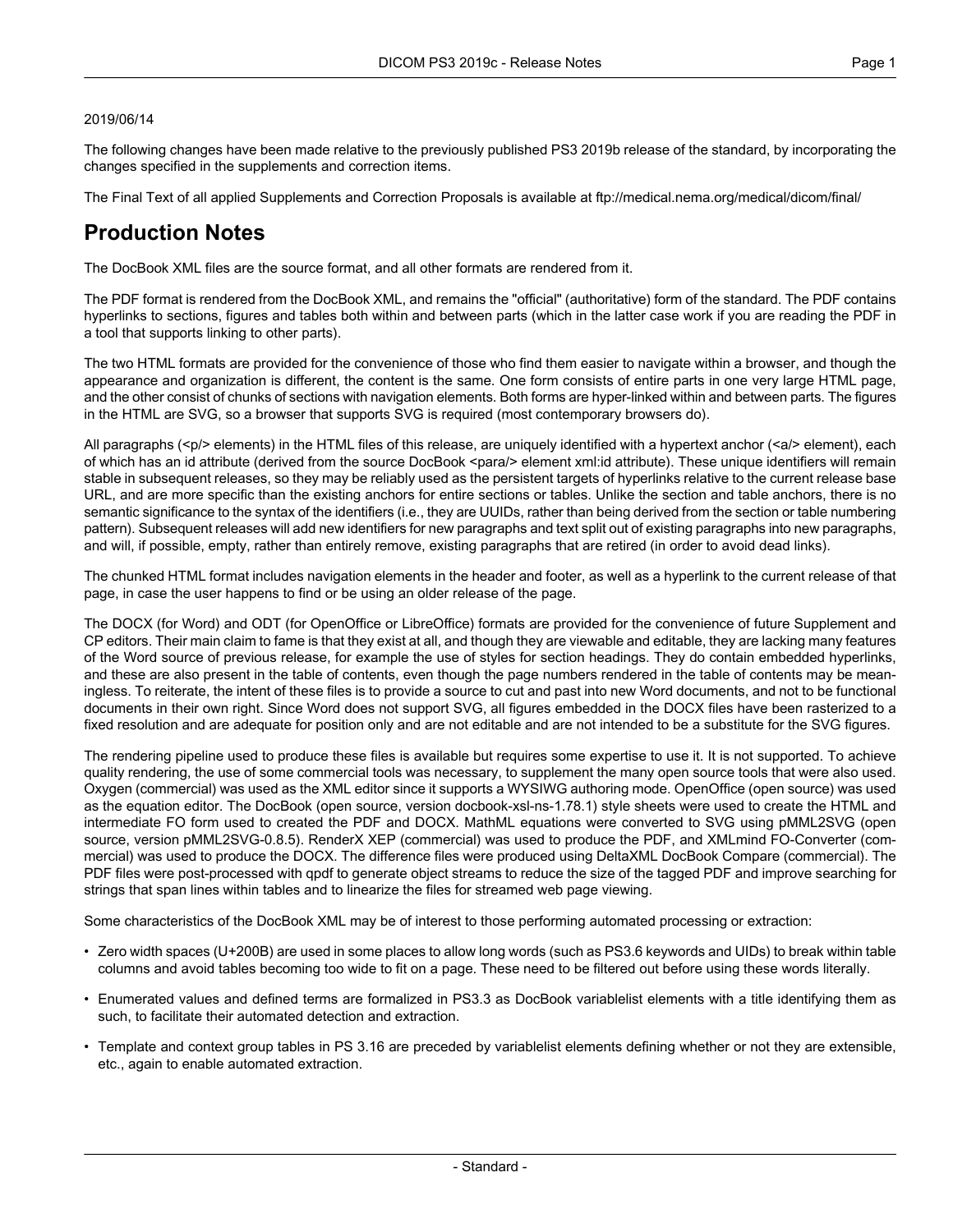• Hyperlinks (xref and link elements) are used extensively but may obscure the identifier of what is being linked to from the perspective of automated extraction. It may be useful to consult the olink targetdb files that are included in the package to "look up" the target of such links, rather than reinventing this mechanism, which is used by the DocBook stylesheets for cross-document linking. E.g., one can look up "sect\_TID\_300" in "output/html/targetdb/PS3\_16\_target.db" to determine that it has a "number" of "TID 300" and a "ttl" of "Measurement", etc.

# **Changes to Parts**

### **General Changes**

•

# **PS3.1**

# **PS3.2**

• Remove reference to 3.0 version of DICOM

### **PS3.3**

- Correct Projection Calibration figure titles
- Make mouse strain example consistent wrt. presence of data elements for code sequence items
- CP [1839](#page-2-0)
- CP [1854](#page-2-1)
- CP [1856](#page-2-2)
- CP [1864](#page-2-3)

# **PS3.4**

• Update incorrect links to PS3.18 caused by Sup 183

#### **PS3.5**

- Remove reference to 3.0 version of DICOM
- Make consistent definition of which private groups are not allowed (include FFFF) Sections 7.1 and 7.8

#### **PS3.6**

• CP [1858](#page-2-4)

#### **PS3.7**

- **PS3.8**
- **PS3.10**
- **PS3.11**

# **PS3.12**

• Remove reference to 3.0 version of DICOM